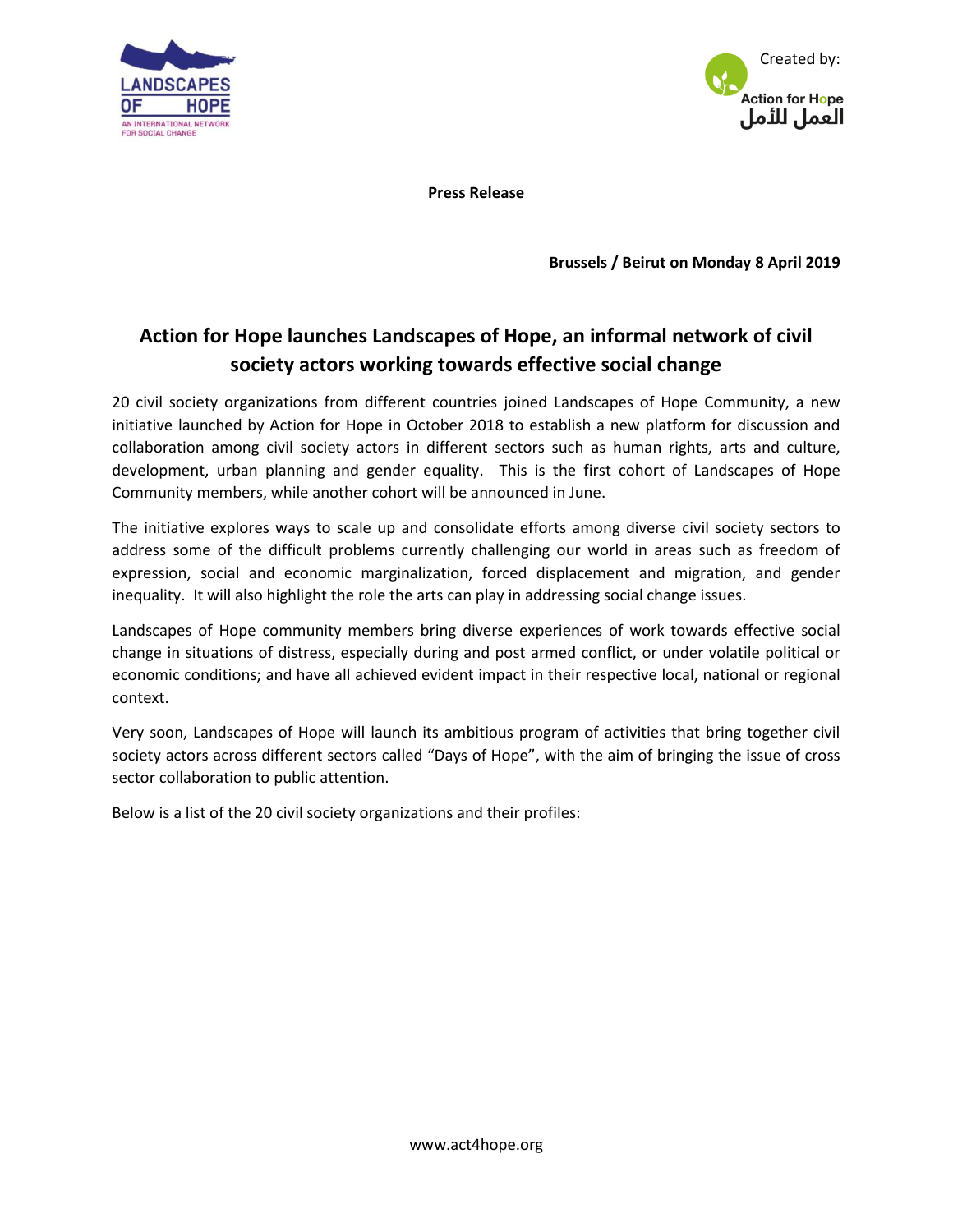



| Arab Digital Expression Foundation | Arab Digital Expression Foundation - ADEF<br>empowers youth through a diverse<br>portfolio of programs and projects in the<br>fields of digital empowerment, free<br>alternative<br>and<br>expression<br>media,<br>knowledge production and management,<br>learning and education, as well as arts and<br>culture. ADEF records 13 years of<br>experience in youth empowerment.                                                                                                                                                                                                                                                                                                                                | https://arabdigitalexpressi<br>on.org/wiki/أيسية/on.org/ |
|------------------------------------|----------------------------------------------------------------------------------------------------------------------------------------------------------------------------------------------------------------------------------------------------------------------------------------------------------------------------------------------------------------------------------------------------------------------------------------------------------------------------------------------------------------------------------------------------------------------------------------------------------------------------------------------------------------------------------------------------------------|----------------------------------------------------------|
| Freedom of Thought and Expression  | Association for the Freedom of Thought<br>and Expression - AFTE<br>AFTE is interested in issues related to the<br>promotion and protection of freedom of<br>thought and expression in Egypt. It<br>focuses<br>research,<br>on<br>monitoring,<br>documentation and legal support in cases<br>and files it works on, to defend freedom of<br>expression in Egypt through a variety of<br>programs: Freedom of Student Rights and<br>Academic Freedom, Right to Knowledge,<br>Digital Freedoms, Freedom of the Media,<br>and the program of Conscience and<br>Memory. In addition to a legal team that<br>provides support in cases of freedom of<br>expression and issues related to AFTE's<br>various programs. | https://afteegypt.org/                                   |
| AMBULANTE                          | Ambulante is non-profit organization<br>founded in 2005, devoted to supporting<br>promoting<br>documentary cinema<br>and<br>culture<br>catalyst<br>for<br>social<br>as<br>a<br>transformation. Each year, Ambulante<br>ambitious traveling<br>carries<br>out<br>an<br>documentary film festival, which offers a<br>unique exhibition space for a program of<br>local and international documentaries.<br>Ambulante's<br>mission<br>is<br>to<br>bring<br>documentary films and training programs<br>to underserved, rural, and remote places<br>where they are rarely available, in order to<br>procure new forms of expression and to<br>encourage debate in Mexico and abroad.                                | https://www.ambulante.or<br>g/en/                        |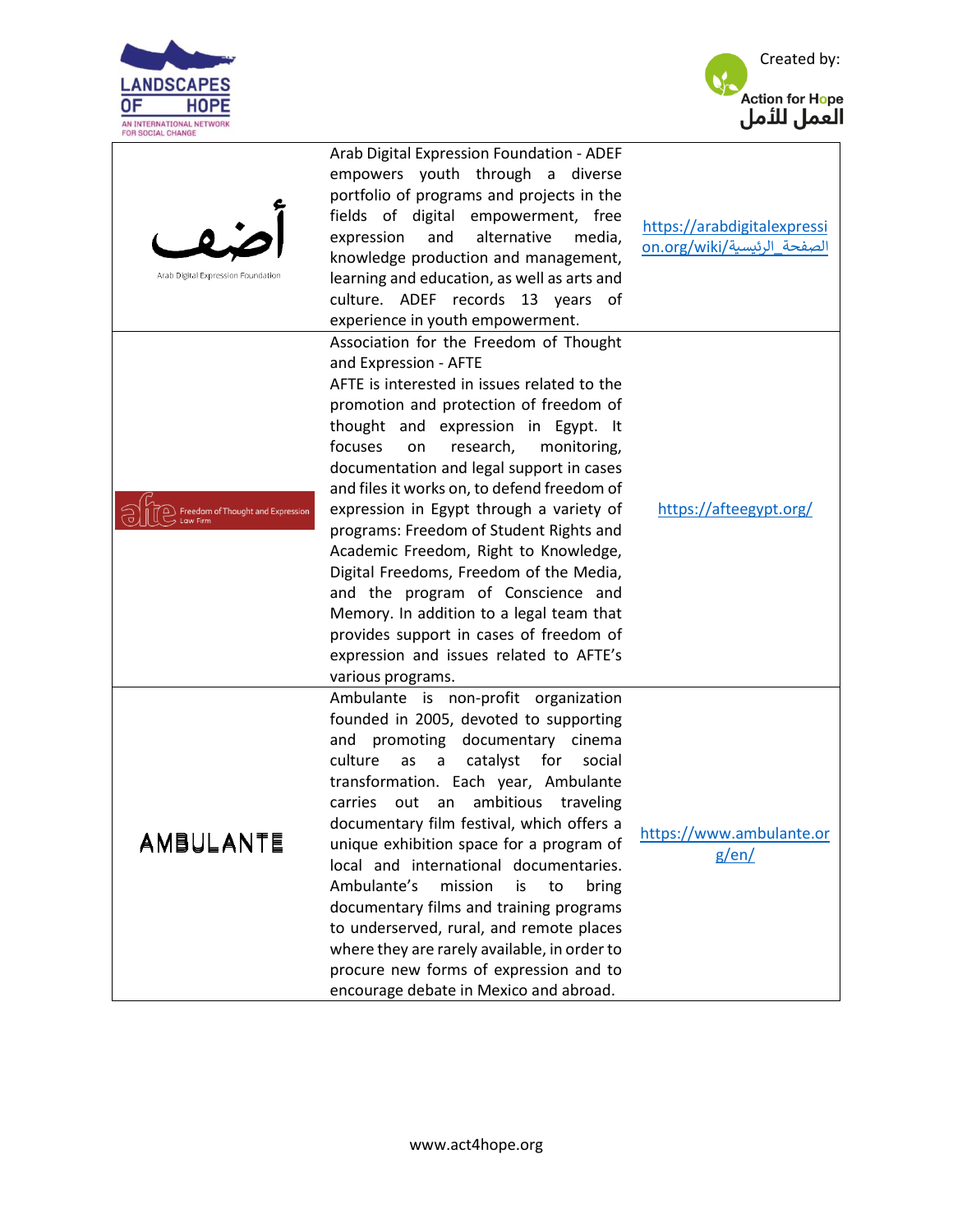



| artasfoundation<br>for peace                                                                                       | The Swiss Foundation for Art in Regions of<br>Conflict<br>studies<br>the<br>contributions<br>unrestricted art can offer to conflict<br>mediation and the building of peace.<br>established in 2011, artasfoundation is<br>funded by donations from many members<br>of civil society.                                                                                                                                                                                                                        | http://www.artasfoundatio<br>n.ch/en                       |
|--------------------------------------------------------------------------------------------------------------------|-------------------------------------------------------------------------------------------------------------------------------------------------------------------------------------------------------------------------------------------------------------------------------------------------------------------------------------------------------------------------------------------------------------------------------------------------------------------------------------------------------------|------------------------------------------------------------|
| <b>ARTS</b><br><b>RIGHTS</b><br><b>JUSTICE</b>                                                                     | The aim of the ARTS RIGHTS JUSTICE<br>PROGRAM is to strengthen and expand<br>structures for<br>the<br>promotion<br>and<br>protection of artistic freedom.<br>The<br>developed<br>program<br>was<br>in.<br>cooperation with 30 international expert<br>institutions. It encompasses an annual<br>academy at Hildesheim Kulturcampus,<br>Germany, accompanied by a public forum<br>in Berlin; a series of satellite workshops<br>(ARJ Laboratories) in partner regions; and<br>an open access online library. | https://www.uni-<br>hildesheim.de/arts-rights-<br>justice/ |
| Asfari Institute for Civil Society and Citizenship<br>معهد الأصطري للمجتمع الدنى والواطنة<br>www.aub.edu.lb/asfari | The Asfari Institute for Civil Society and<br>Citizenship is a regional hub of a dynamic<br>community of academics, practitioners,<br>policymakers, activists, and members of<br>the general public interested in exploring<br>traditional and<br>innovative forms of<br>collective actions, locally-grounded policy<br>debates<br>and in advancing realistic<br>solutions to the obstacles to effective civil<br>society and citizenship in the Arab world.                                                | http://www.activearabvoic<br>es.org/                       |
| ついしむ<br><b>CONARTE</b>                                                                                             | The Council for Culture and the Arts of<br>Nuevo León, Mexico was created in 1995.<br>It is a decentralized public body of the<br>State Government that aims to promote<br>and stimulate artistic expressions, popular<br>culture and the various manifestations<br>that favor preservation and enrichment of<br>the culture in Nuevo León; protect,<br>conserve and disseminate the state's<br>cultural heritage; and promote the<br>cultural values of Nuevo León society.                                | http://conarte.org.mx/                                     |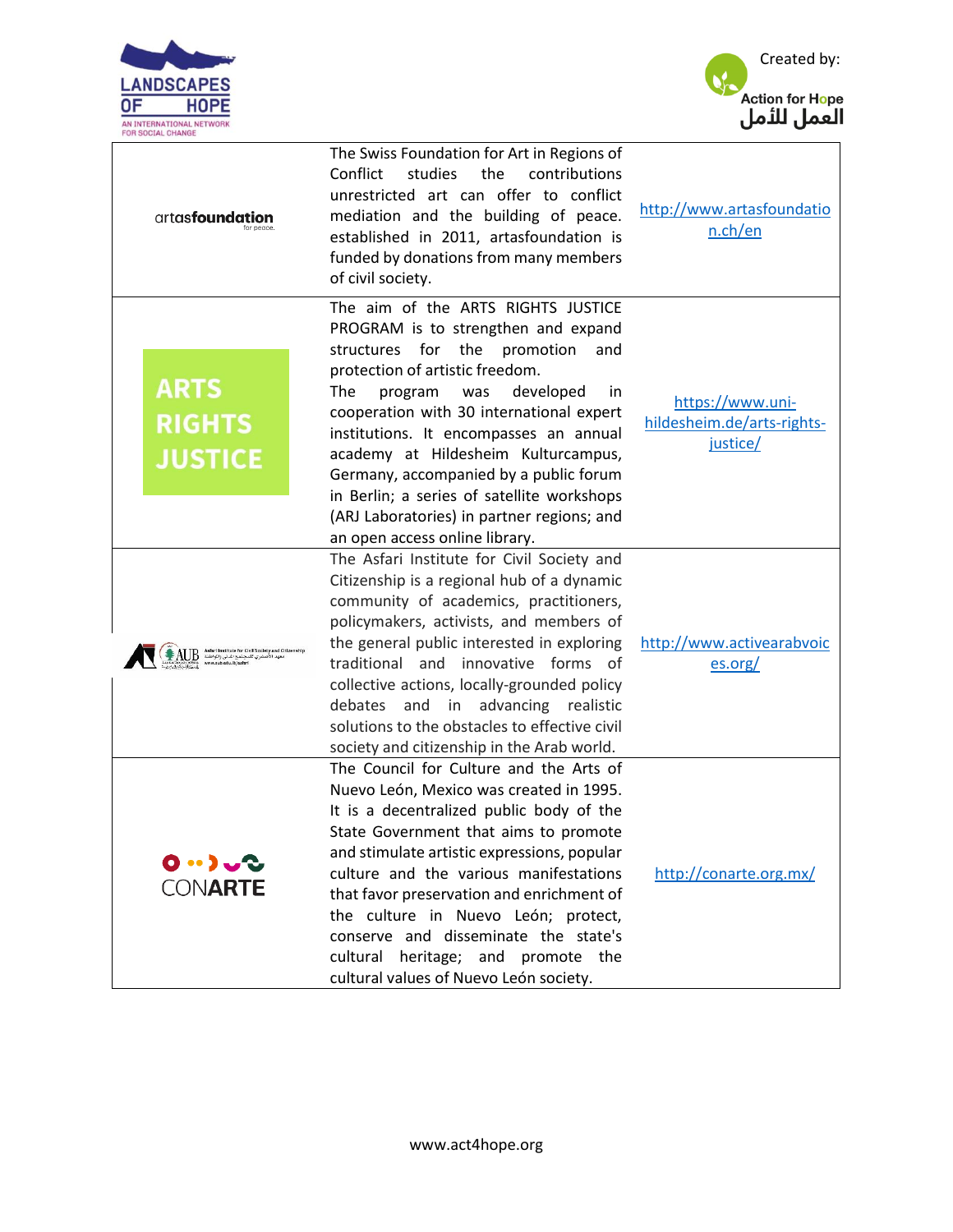



| <b>Dejusticia</b><br>law · justice · society | Dejusticia is a think-do tank based in<br>Bogotá, Colombia known for its leadership<br>in public debates, research work that is<br>often cited by academia and government,<br>and its norm-changing litigation cases in<br>Colombia. Its unique trait--being<br>- a<br>combination of a think tank that<br>undertakes rigorous academic research<br>and an activist NGO that leads high-impact<br>litigation, advocacy and training of key<br>actors in the social change field--has made<br>it an important reference point and expert<br>voice both within Colombia and also<br>internationally, with a distinct Global<br>South perspective.                                      | https://www.dejusticia.org          |
|----------------------------------------------|--------------------------------------------------------------------------------------------------------------------------------------------------------------------------------------------------------------------------------------------------------------------------------------------------------------------------------------------------------------------------------------------------------------------------------------------------------------------------------------------------------------------------------------------------------------------------------------------------------------------------------------------------------------------------------------|-------------------------------------|
| docsociety                                   | Based in London and New York, Doc<br>Society works with<br>filmmakers<br>and<br>partners all over the world to unleash the<br>transformational power of documentary<br>film. Doc Society stands in solidarity with<br>filmmakers and work to unite them with<br>new friends and allies, building new<br>models globally.                                                                                                                                                                                                                                                                                                                                                             | https://docsociety.org/             |
| Ettiiahat                                    | Ettijahat- Independent Culture is a Syrian<br>cultural organization founded in the end<br>of 2011. Ettijahat seeks to activate and<br>render the role of independent culture<br>and arts more positive, in the process of<br>cultural and social change. Ettijahat tries<br>to achieve that by supporting artists and<br>undertakers<br>of cultural<br>initiatives.<br>enabling young researchers, working to<br>build consensus and alliances between<br>cultural<br>individuals<br>and<br>institutions,<br>promoting the arts and artists through<br>regional and international platforms, and<br>helping Syrian communities wherever<br>they are have access to culture and arts. | https://www.ettijahat.org/          |
|                                              | Fanni Raghman Anni Association (FRA)<br>youth-driven<br>cultural<br>is<br>a<br>nongovernmental<br>Tunisian<br>organization. It works on promoting<br>innovative youth activism, defending<br>Human rights culture and democracy<br>and enhancing social cohesion.                                                                                                                                                                                                                                                                                                                                                                                                                    | http://fanniraghmananni.o<br>rg/en/ |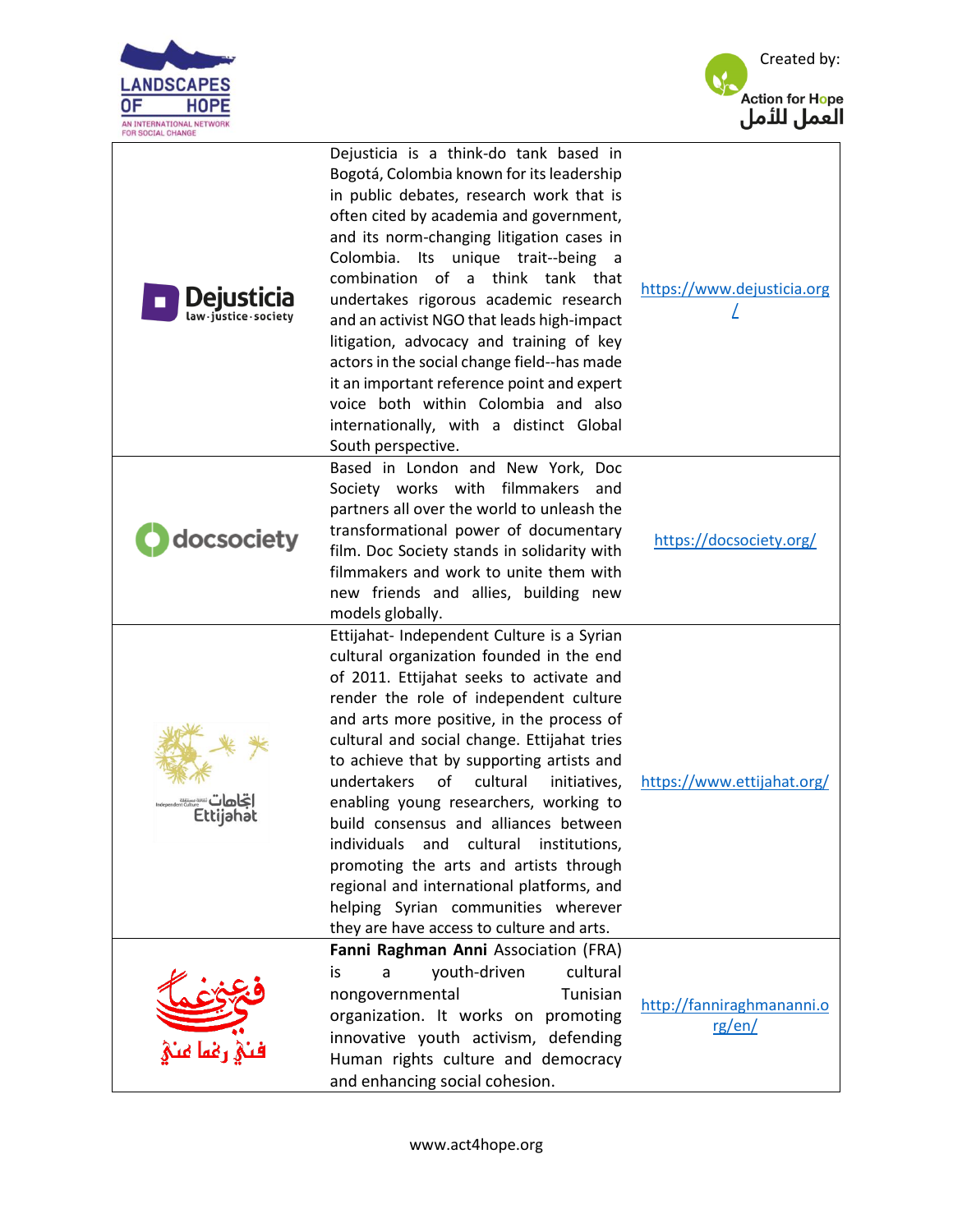



|                         | Established in 2008, Ibdaa supports,<br>develops and exposes the talented<br>unfortunate youth all over Jordan.<br>By working on their creativity and critical<br>thinking Ibdaa introduces the youth to<br>the latest technology methods and<br>supports them with the tools for that.                                                                                                                                                                                                                                                                                            | http://www.ibdaajo.org/            |
|-------------------------|------------------------------------------------------------------------------------------------------------------------------------------------------------------------------------------------------------------------------------------------------------------------------------------------------------------------------------------------------------------------------------------------------------------------------------------------------------------------------------------------------------------------------------------------------------------------------------|------------------------------------|
| <b>IN PLACE OF</b>      | In Place of War is a global organization<br>that uses artistic creativity in places of<br>conflict as a tool for positive change. It<br>enables grassroots change-makers in<br>music, theatre and across the arts to<br>transform cultures of violence and<br>suffering into hope, opportunity and<br>freedom.                                                                                                                                                                                                                                                                     | https://www.inplaceofwar.<br>net/  |
|                         | Al-Jumhuriya is a platform for Syrians to<br>speak in their own voice about the<br>myriad political, social, cultural, and other<br>questions thrown up by the revolution<br>and ensuing conflict in their country.<br>Through a distinct blend of<br>commentaries, reportage, long-form<br>essays, interviews, podcasts, translations,<br>and short fiction, Al-Jumhuriya seeks to<br>illuminate in full and vivid color the Syrian<br>picture too often viewed in disparate<br>versions of monochrome, while aspiring<br>fervently to a democratic and just future<br>for Syria. | https://www.aljumhuriya.n<br>et/en |
| KIRKELIG KULTURVERKSTED | Kirkelig Kulturverksted (KKV) is Norway's<br>largest independent record label with a<br>catalogue of more than 380 titles. For<br>over 40 years KKV have collaborated with<br>Norwegian and international artists from<br>all over the world. Well known for the<br>extremely high quality of its releases, KKV<br>projects address liberation, dialogue and<br>unrest.                                                                                                                                                                                                            | http://kkv.no/en/                  |
| <u>öjglao</u>           | MEGAWRA is an architectural hub for<br>young students and architects that is also<br>coming to the public. It is a platform for<br>holistic debate on architecture and<br>urbanism with a focus on it as art, theory,<br>praxis and cultural heritage and its role in<br>promoting sustainability and social<br>responsibility in the built environment.                                                                                                                                                                                                                           | http://megawra.com/                |

www.act4hope.org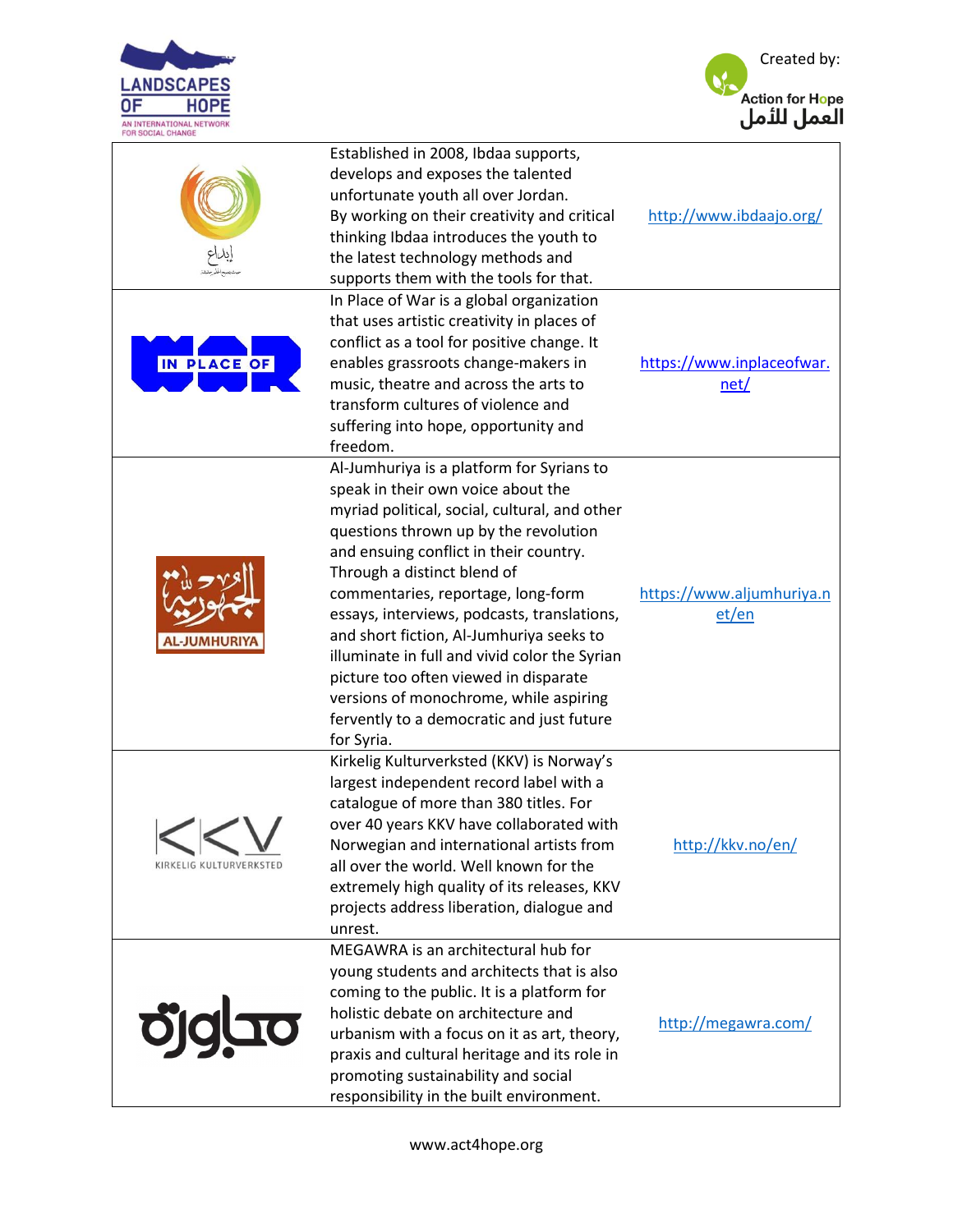



| ruwwad                                     | Ruwwad Al-Tanmeya is a non-profit<br>community development organization<br>that works with disenfranchised<br>communities through education, youth<br>volunteerism and grassroots organizing.<br>Ruwwad's approach encompasses an<br>array of programs and initiatives that,<br>together, strengthen agency and<br>facilitate redress to problems prioritized<br>by members of the community.                                                                                                                                           | https://ruwwad.ngo/     |
|--------------------------------------------|-----------------------------------------------------------------------------------------------------------------------------------------------------------------------------------------------------------------------------------------------------------------------------------------------------------------------------------------------------------------------------------------------------------------------------------------------------------------------------------------------------------------------------------------|-------------------------|
| سوا للتنمية والإغاثة<br>Sawa for Dev & Aid | Sawa for Development and Aid is a Civil<br>Society Organisation (CSO) initially<br>founded in December 2011 as a<br>spontaneous response to the arrival of<br>the first 40 Syrian families displaced from<br>Syria into the North of Lebanon.<br>This initiative then grew to include both<br>local and international activists who<br>worked together (Sawa in Arabic), united<br>by their belief in Syrians' right to live in<br>dignity and freedom, and to be active<br>individuals in their communities, and<br>wherever they are. | http://www.sdaid.org/   |
| DAMUN                                      | The TADAMUN Initiative believes that all<br>citizens have an equal right to their city,<br>as well as a shared responsibility towards<br>it. TADAMUN also believes that solidarity<br>among citizens is the only way to achieve<br>social justice and a decent standard of<br>living, particularly for many who have<br>been ignored for too long. TADAMUN<br>builds alliances and coalitions to<br>encourage change and introduces<br>realistic alternatives and solutions for<br>existing urban problems.                             | http://www.tadamun.co/  |
| WAR<br>Child                               | War Child Sweden works to improve the<br>resilience and wellbeing of children living<br>with violence and armed conflict.<br>War Child delivers vital child protection,<br>education and psychosocial support and<br>is present in countries where violence<br>and armed conflict are a fact of life. It<br>works with music, art, sports and other<br>creative activities to strengthen the<br>resilience and psychosocial wellbeing of<br>conflict-affected children.                                                                 | http://www.warchild.se/ |

www.act4hope.org